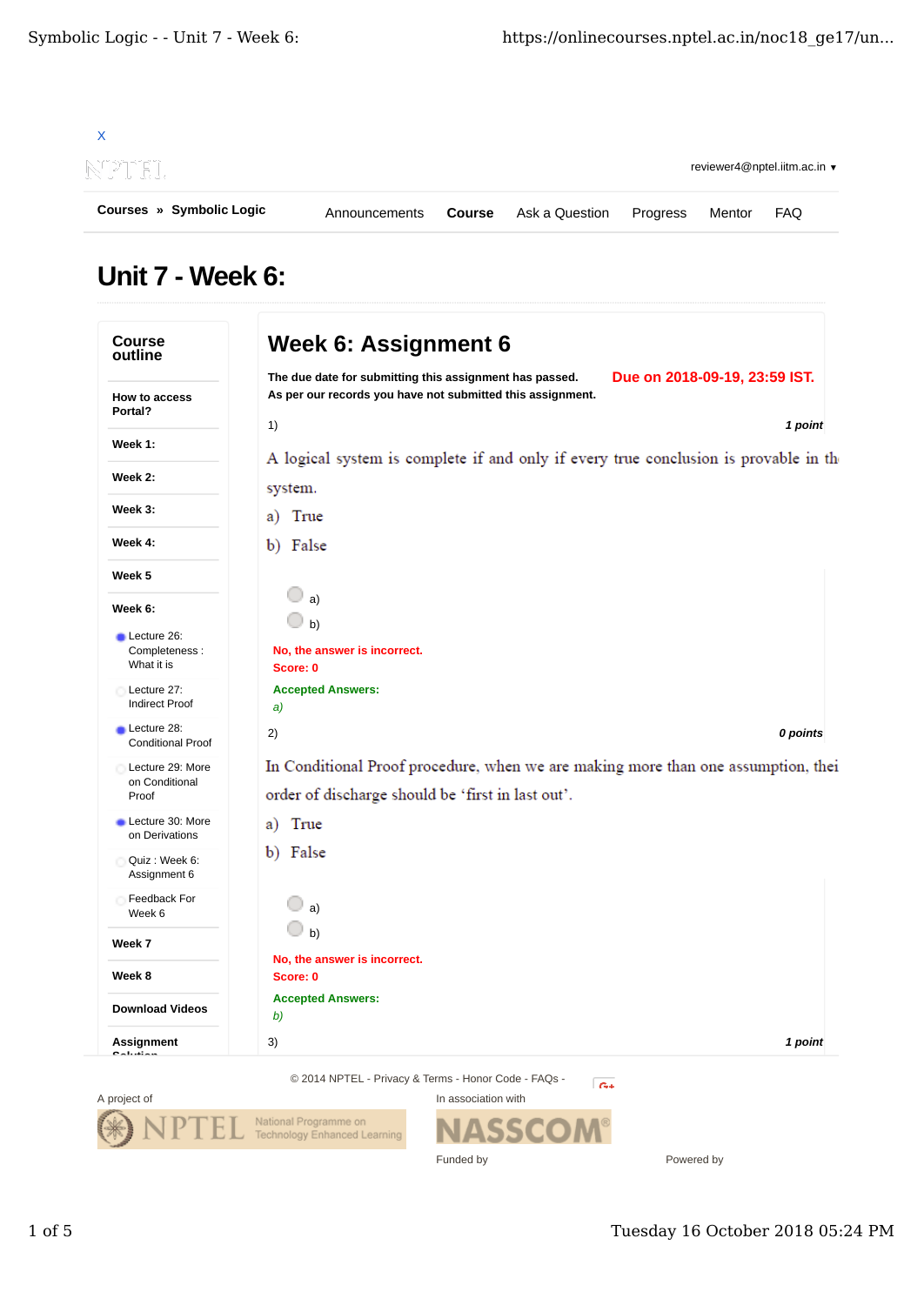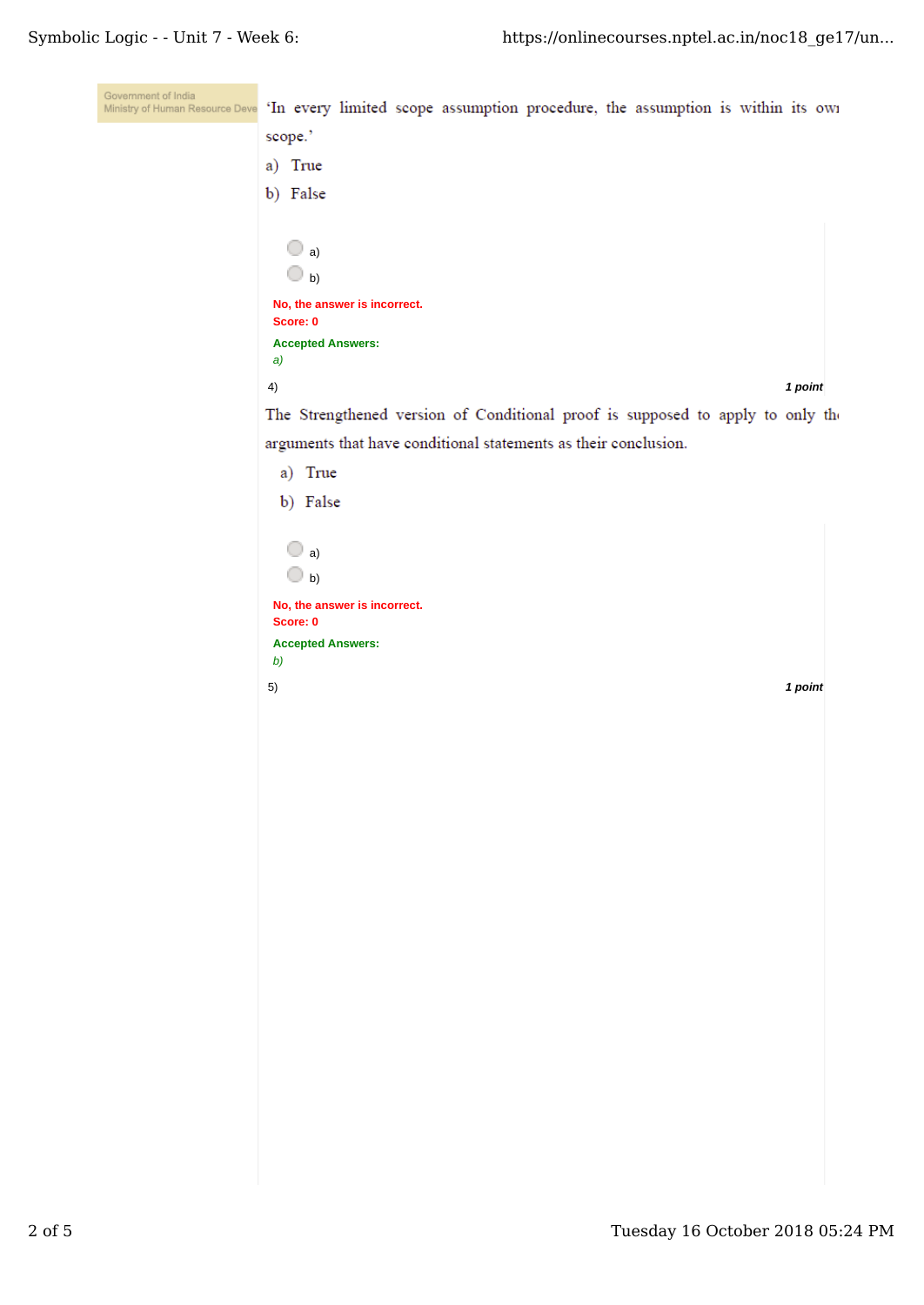```
Which of the following claims about the given proof by Strengthened version of
       Conditional Proof is / are true?
         Consider the proof:
         1. P \supset (T \bullet S)2. Q \supset (S \bullet W) / \therefore (\sim T \bullet \sim W) \supset (\sim P \bullet \sim Q)\rightarrow 3. \sim T \bullet \sim W
         4. \simT
         5. \simT v\simS
         6. \sim(T • S)
         7. \sim P8. \simW \bullet \simT
         9. \sim W10. \simW \sim \sim S
         11. -Sv \sim W
         12. \sim (S \bullet W)
         13. -Q14. \sim P \bullet \sim Q15. ({\sim}T \cdot {\sim}W) \supset ({\sim}P \cdot {\sim}Q)3-14, CPa) Line 5 is obtained from line 4 by Conj.
     b) On line 7, the justification is 1, 6 by MP.
     c) The bent arrow closing line should be after line 13 and before line 14.
     d) Line number 12 is obtained from line number 11 by De Morgan's Theorem.
    \bigcirc a)
    \bigcirc b)
    \bigcirc c)
    \bigcirc d)
 No, the answer is incorrect.
 Score: 0
 Accepted Answers:
 d)
6) 1 point
Consider the following argument and find out the correct answer from the followi
```
options:

1.  $P / \therefore Q \vee (Q \supset R)$ 

- a) With the 19 rules and the Limited Scope Assumption Proofs, it is possible prove this argument as valid.
- b) With the 19 rules and the Limited Scope Assumption Proofs, it is not possible prove this argument as valid.
	- $\bigcirc$  a)  $\bigcirc$  b)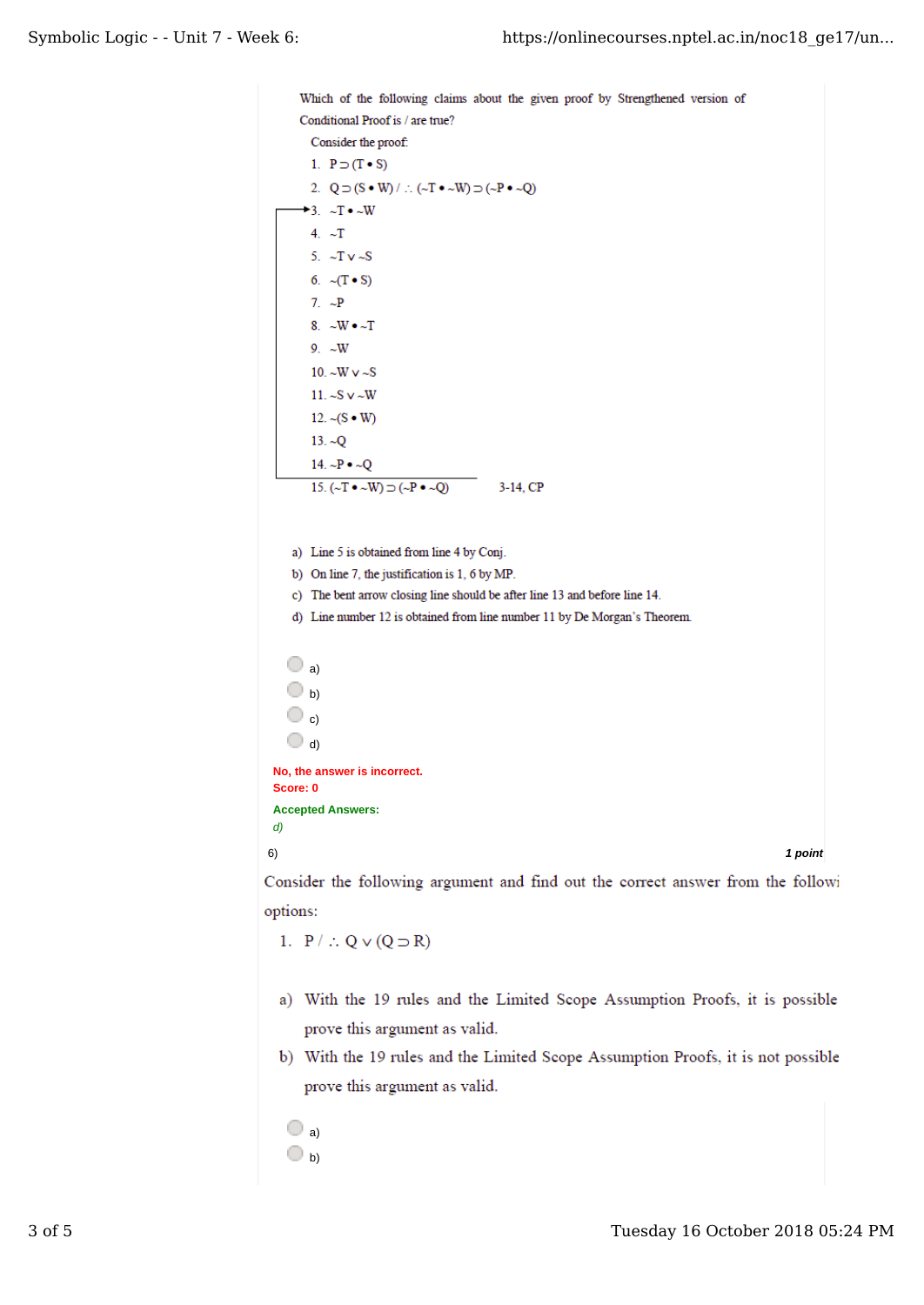| No, the answer is incorrect.                                                      |         |
|-----------------------------------------------------------------------------------|---------|
| Score: 0<br><b>Accepted Answers:</b>                                              |         |
| a)                                                                                |         |
| 7)<br>True or false?                                                              | 1 point |
| "From premises that contradict each other, any conclusion follows."               |         |
| a) True                                                                           |         |
| b) False                                                                          |         |
|                                                                                   |         |
| $\bigcirc$ a)                                                                     |         |
| $\Box$ b)                                                                         |         |
| No, the answer is incorrect.                                                      |         |
| Score: 0                                                                          |         |
| <b>Accepted Answers:</b>                                                          |         |
| a)                                                                                |         |
| 8)<br>'The proofs of tautologies or theorems are called zero-premise proofs.'     | 1 point |
| a) True                                                                           |         |
| b) False                                                                          |         |
|                                                                                   |         |
| $\bigcirc$ a)                                                                     |         |
| $\bigcirc$ b)                                                                     |         |
| No, the answer is incorrect.                                                      |         |
| Score: 0                                                                          |         |
| <b>Accepted Answers:</b>                                                          |         |
| a)<br>9)                                                                          | 1 point |
|                                                                                   |         |
| 'The Reductio Ad Absurdum method begins with the rejection of a premise.'         |         |
| a) True                                                                           |         |
| b) False                                                                          |         |
|                                                                                   |         |
| $\bigcirc$ a)                                                                     |         |
| $\bigcirc$ b)                                                                     |         |
| No, the answer is incorrect.<br>Score: 0                                          |         |
| <b>Accepted Answers:</b>                                                          |         |
| b)                                                                                |         |
| 10)                                                                               | 1 point |
| 'The Conditional Proof procedure introduces new inference rules and replacement n |         |
| in the proof system.'                                                             |         |

a) True

b) False